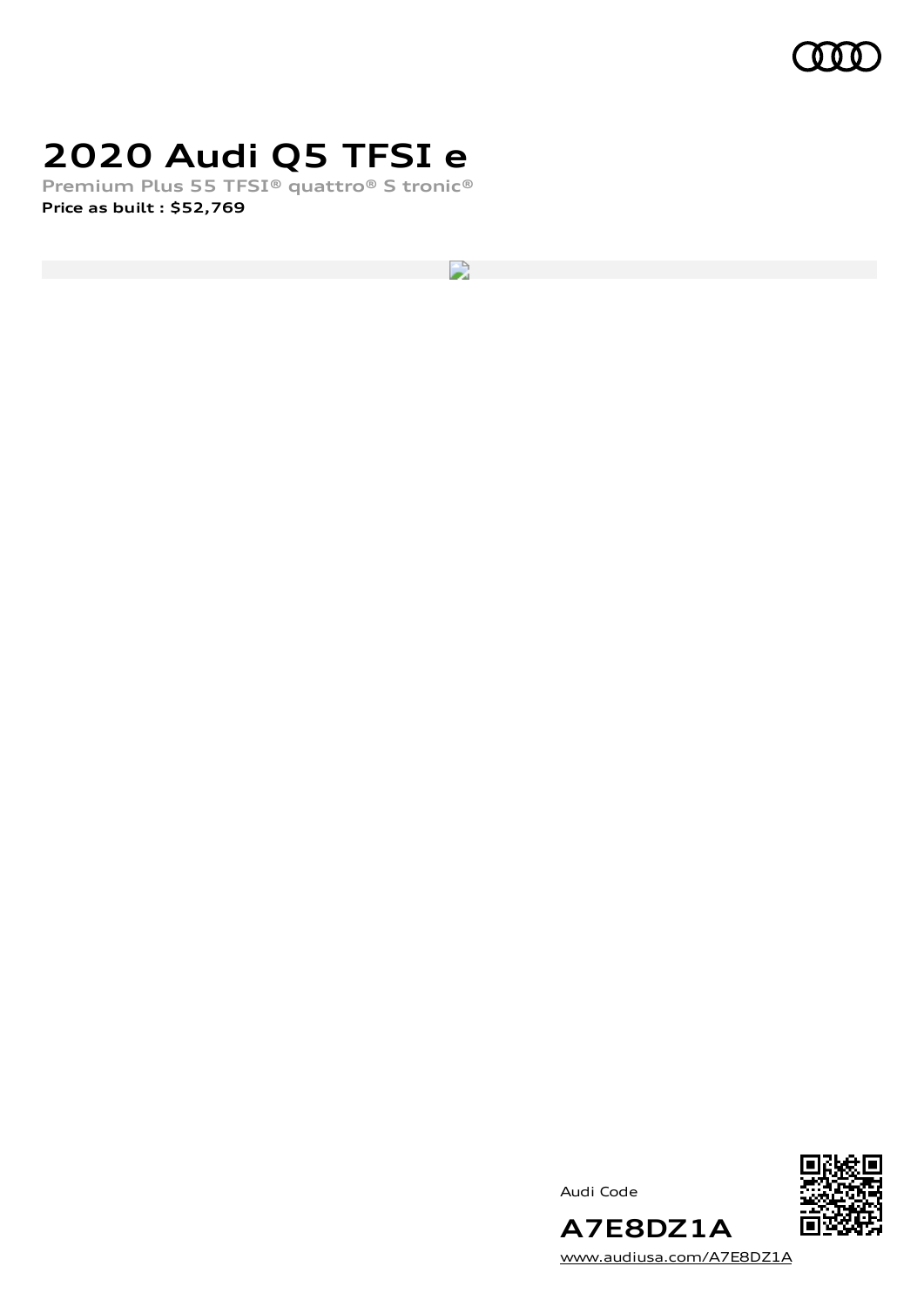### **Summary**

#### **Audi 2020 Audi Q5 TFSI e** Premium Plus 55 TFSI® quattro® S tronic®

**Price as buil[t](#page-8-0)** \$52,769

#### **Exterior colour**

Manhattan Gray metallic

### $\overline{\phantom{a}}$

#### **Further Information**

|                 | N٥          |
|-----------------|-------------|
| Mileage         | 2,000 miles |
| Type of vehicle | Used car    |

**Warranty**

#### **Interior colour**

| Seats     | Black |
|-----------|-------|
| Dashboard | Black |
| Carpet    | Black |
| Headliner | Gray  |

#### **Audi Code** A7E8DZ1A

**Your configuration on www.audiusa.com**

[www.audiusa.com/A7E8DZ1A](https://www.audiusa.com/A7E8DZ1A)

**Commission number** 4f126bb60a0e0ae764ac

### **Technical Specifications**

| Engine type                  | 2.0-liter four cylinder                       |
|------------------------------|-----------------------------------------------|
| stroke                       | Displacement/Bore and 1,984/82.5 x 92.8 cc/mm |
| Torque                       | 369 lb-ft@rpm                                 |
| Top track speed              | 130 mph (85 mph in electric mode)<br>mph      |
| Acceleration (0 - 60<br>mph) | 5.0 seconds seconds                           |
| Recommended fuel             | Premium                                       |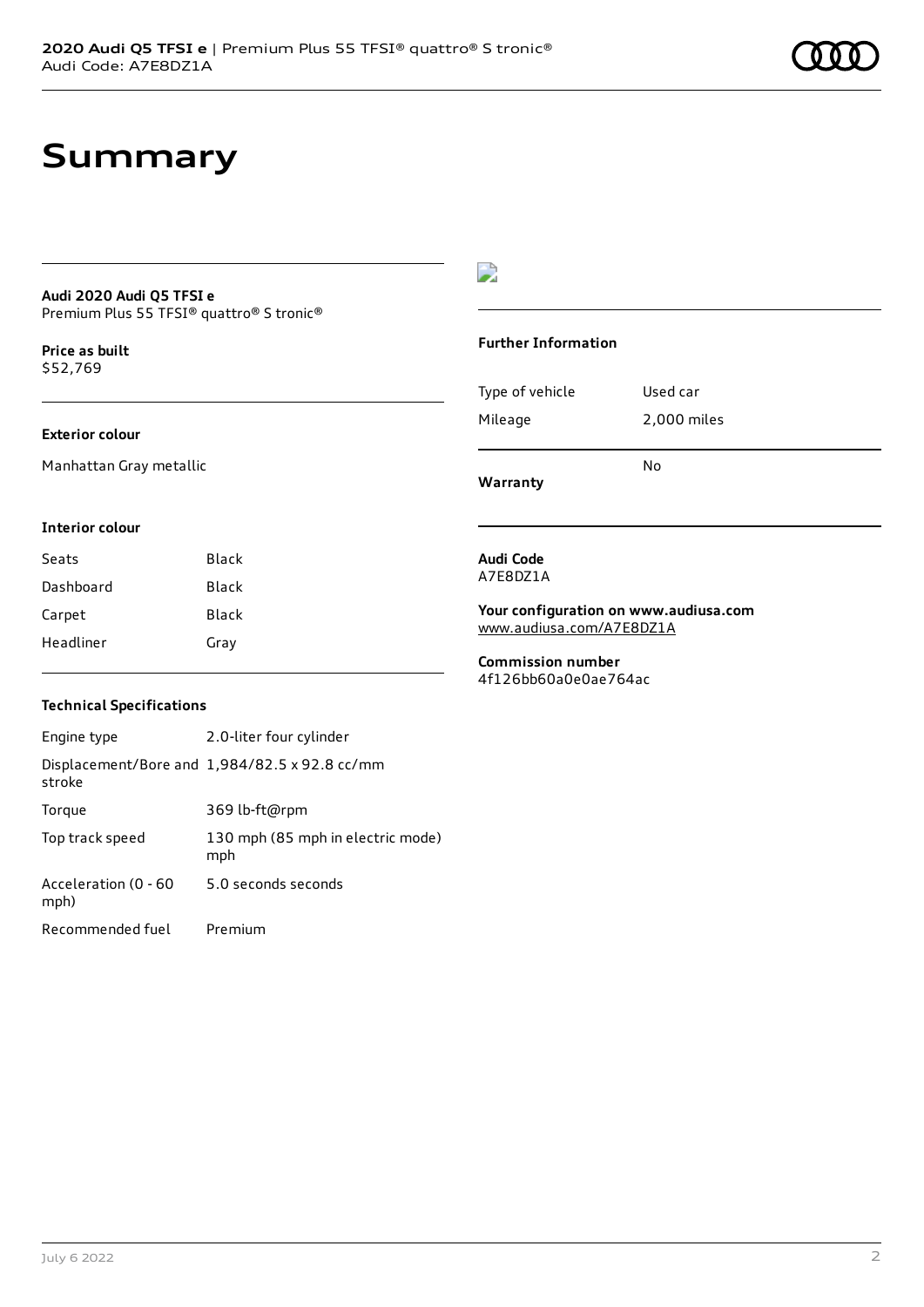

### **Standard features**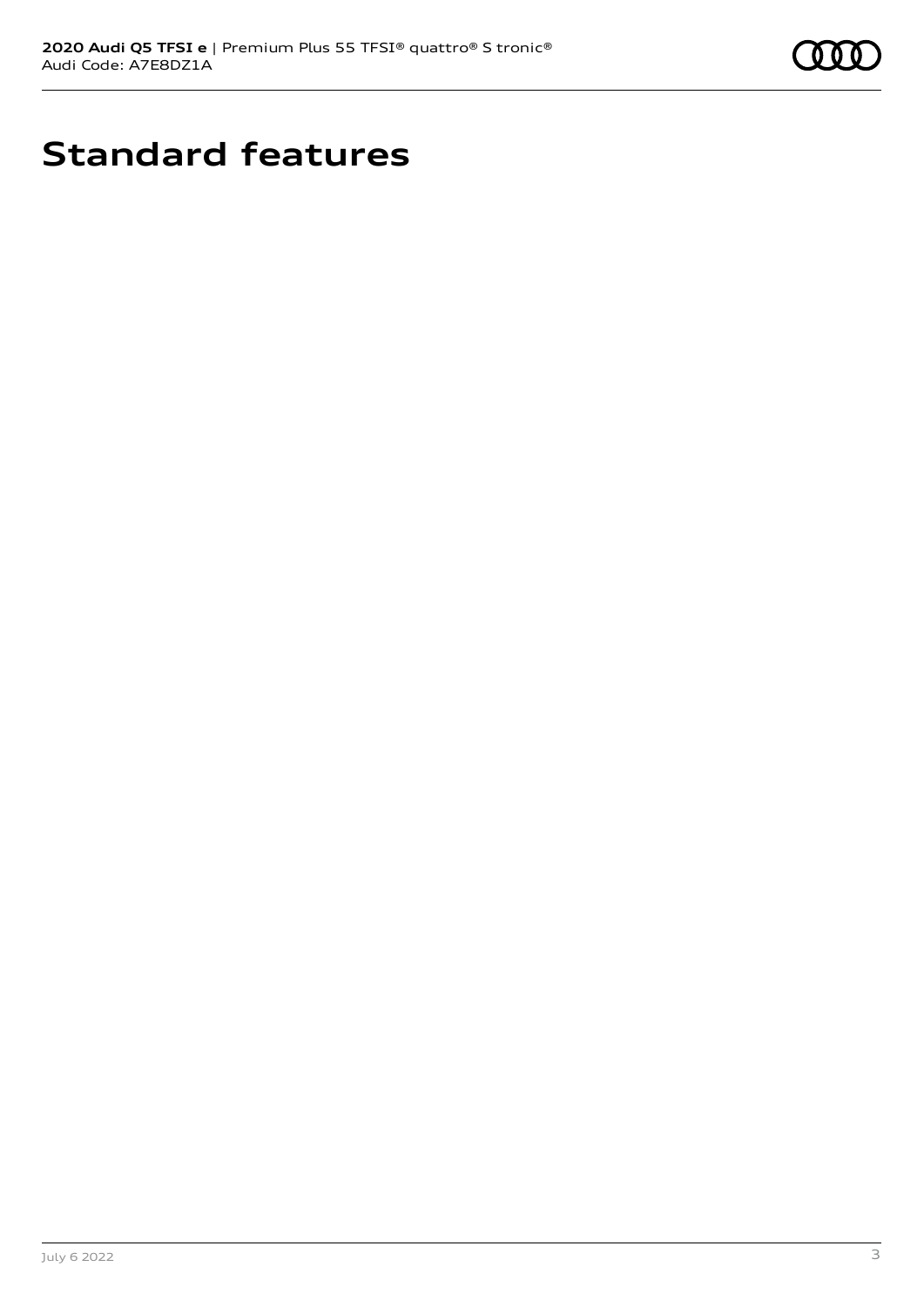### **Dealer remarks**

You won't want to miss this excellent value!

This is a superb vehicle at an affordable price! A turbocharger further enhances performance, while also preserving fuel economy. With fewer than a thousand miles on the odometer, this 4 door sport utility vehicle prioritizes comfort, safety and convenience. Audi prioritized practicality, efficiency, and style by including: front and rear reading lights, automatic temperature control, and more. Smooth gearshifts are achieved thanks to the 2 liter 4 cylinder engine, and for added security, dynamic Stability Control supplements the drivetrain.

Our sales reps are extremely helpful & knowledgeable. We'd be happy to answer any questions that you may have. Call now to schedule a test drive.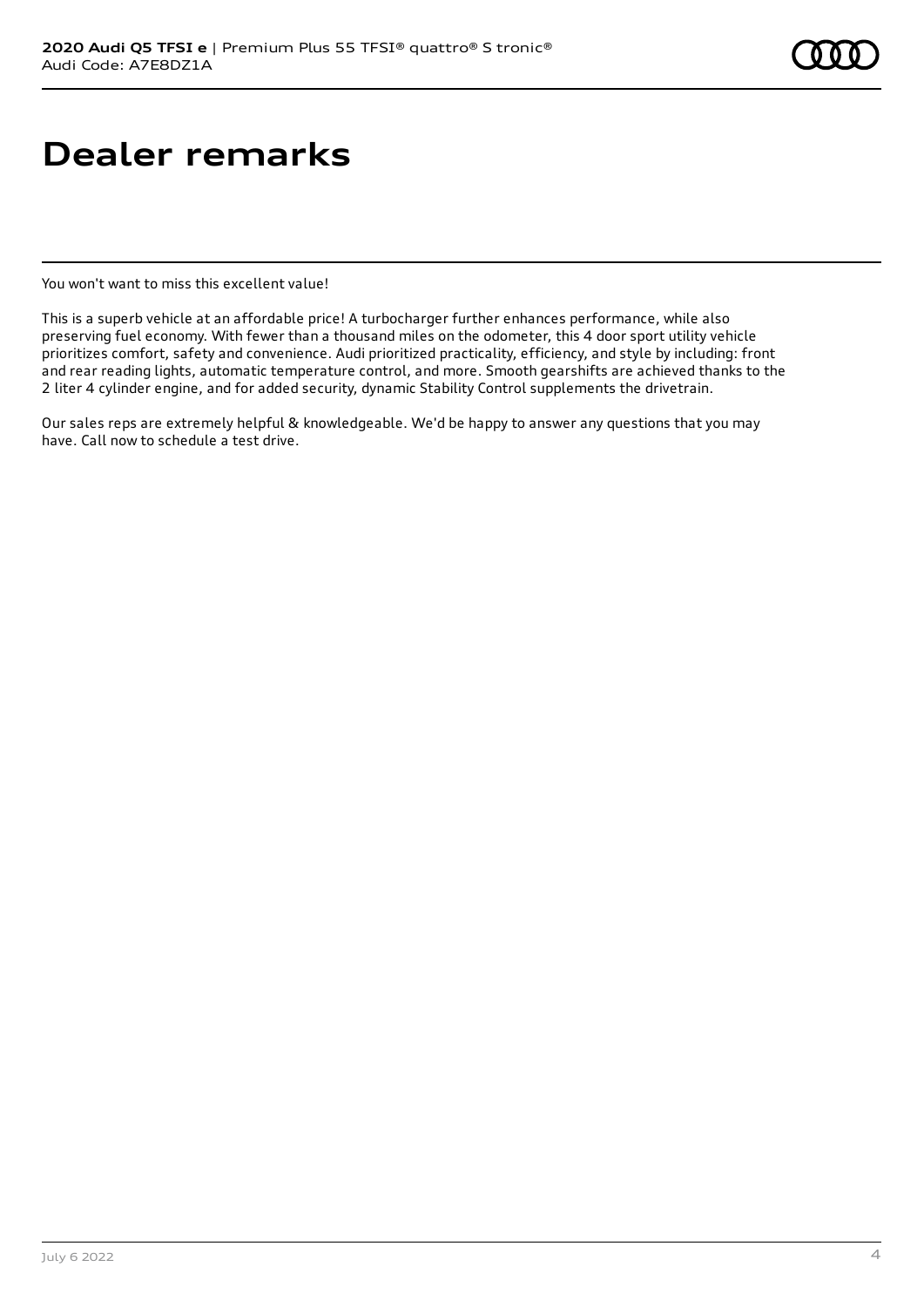**Technical Specifications**

### Engine type 2.0-liter four cylinder

**Engineering | Performance**

| Power Level                                 | 55                                            |             |
|---------------------------------------------|-----------------------------------------------|-------------|
| Displacement                                | 2.01                                          | Trar        |
| Max. output ps/hp                           | 362 @ rpm                                     |             |
| Torque                                      | 369 lb-ft@rpm                                 | <b>Stee</b> |
| Valvetrain                                  | 16-valve DOHC with Audi valvelift<br>system   | Stee        |
| Acceleration (0 - 60<br>mph)                | 5.0 seconds seconds                           | Turr        |
| Engine block                                | Cast-iron                                     | to-c        |
| Induction/fuel injection Turbocharged/TFSI® |                                               | Stee        |
| Cylinder head                               | Aluminum-alloy                                |             |
| stroke                                      | Displacement/Bore and 1,984/82.5 x 92.8 cc/mm | Sus         |
| Top track speed                             | 130 mph (85 mph in electric mode)<br>mph      | Fror<br>Rea |

### **Battery**

| Number of cells        | 104.0              |
|------------------------|--------------------|
| Charging Port Location | Driver's side rear |

#### **Electrical system**

| Alternator | 110-150 A   |
|------------|-------------|
| Battery    | 420 A/75 Ah |

| Drivetrain type                            | quattro® all-wheel drive with ultra®<br>technology                   |
|--------------------------------------------|----------------------------------------------------------------------|
| Transmission                               | Seven-speed S tronic® dual-clutch<br>automatic transmission          |
| <b>Steering</b>                            |                                                                      |
| Steering type                              | Electromechanical power steering<br>system                           |
| Turning diameter, curb- 39.4 ft<br>to-curb |                                                                      |
| Steering ratio                             | 15.8:1                                                               |
| Suspension                                 |                                                                      |
| Front axle                                 | Five-link front suspension                                           |
| Rear axle                                  | Five-link rear suspension                                            |
| <b>Brakes</b>                              |                                                                      |
| <b>Front brakes</b>                        | 13.7 (ventilated disc) in                                            |
| Rear brakes                                | 13.0 (ventilated disc) in                                            |
| <b>Body</b>                                |                                                                      |
| Material                                   | Multi-material body construction<br>(steel and aluminum composition) |
| <b>Warranty   Maintenance</b>              |                                                                      |
| Warranty                                   | 4-year/50,000-mile Audi New                                          |

Vehicle Limited Warranty

**Transmission | Drivetrain**

# **(1/2)**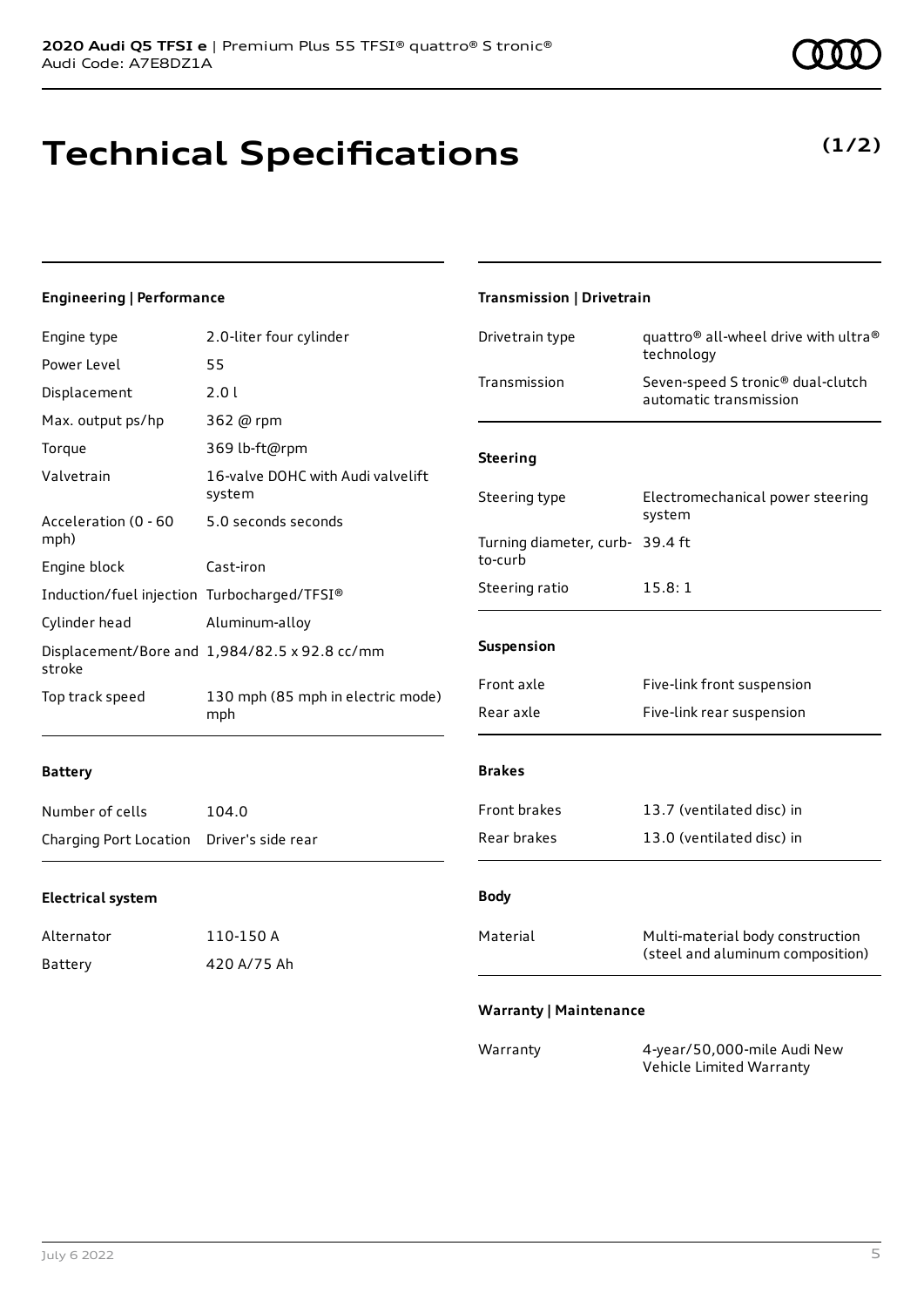**Technical Specifications**

### **Exterior Measurements**

| Height                           | 65.3 in   |
|----------------------------------|-----------|
| Overall width without<br>mirrors | 74.5 in   |
| Length                           | 184.4 in  |
| Wheelbase                        | 111.0 in  |
| Drag coefficient                 | $0.31$ Cw |
| Overall width with<br>mirrors    | 84.3 in   |
| Track rear                       | 63.3 in   |
| Track front                      | 63.6 in   |
| Curb weight                      | 4685 lb   |
| Ground clearance,<br>loaded      | $8.0$ in  |

#### **Interior measurements**

| Seating capacity                          | 5                      |
|-------------------------------------------|------------------------|
| Shoulder room, rear                       | 56.5 in                |
| Head room with front<br>sunroof           | 40.2 in                |
| Leg room, rear                            | 37.8 in                |
| Shoulder room, front                      | 57.7 in                |
| Head room with rear<br>sunroof            | 37.7 in                |
| Head room, rear                           | 39.3 in                |
| Leg room, front                           | 41.0 in                |
| Head room, front                          | 41.7 in                |
| Cargo volume, rear<br>seatbacks up/folded | 25.1/53.1 cu ft, cu ft |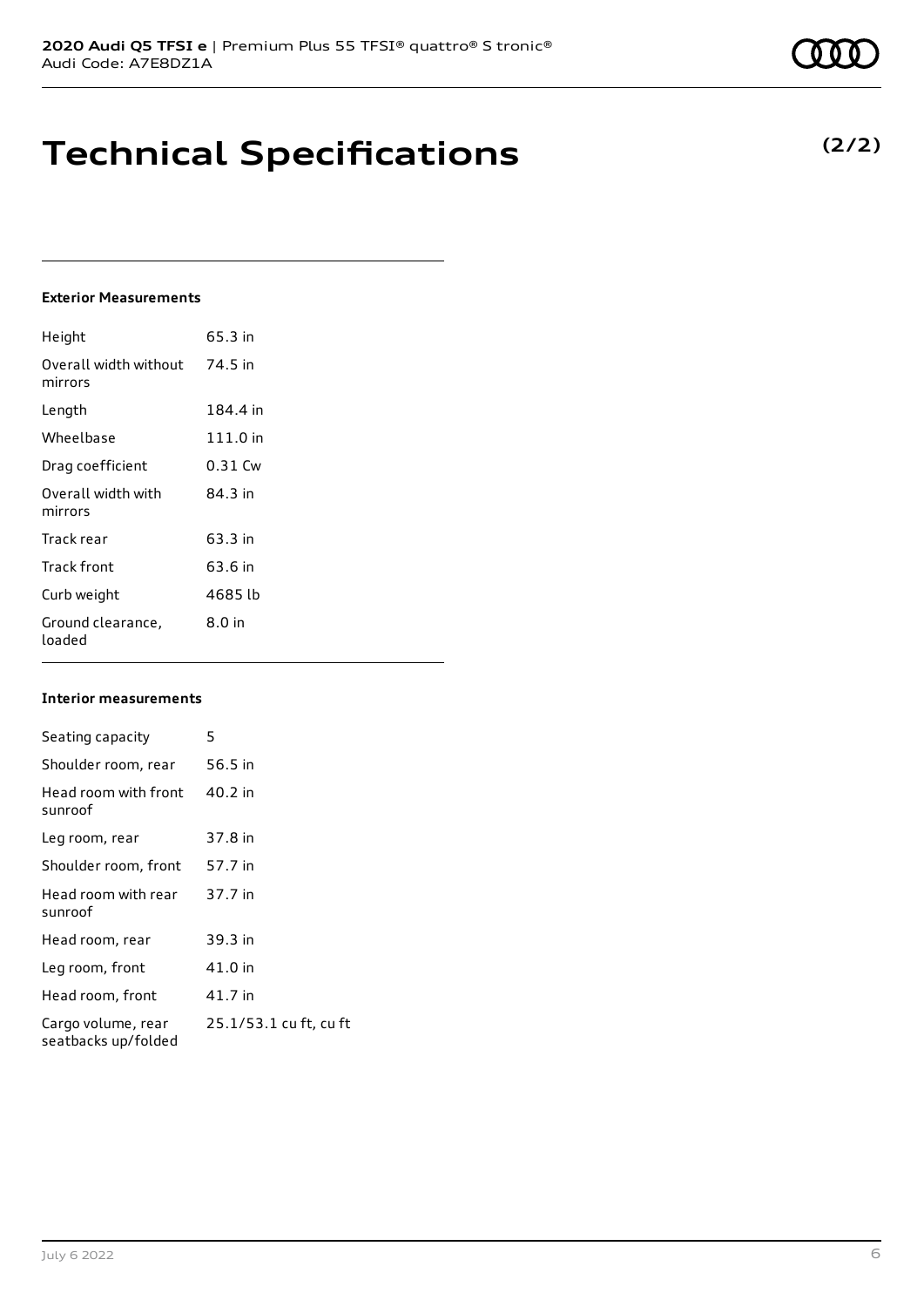### **Consumption- and emission**

**Consumption by NEDC**

combined 27 mpg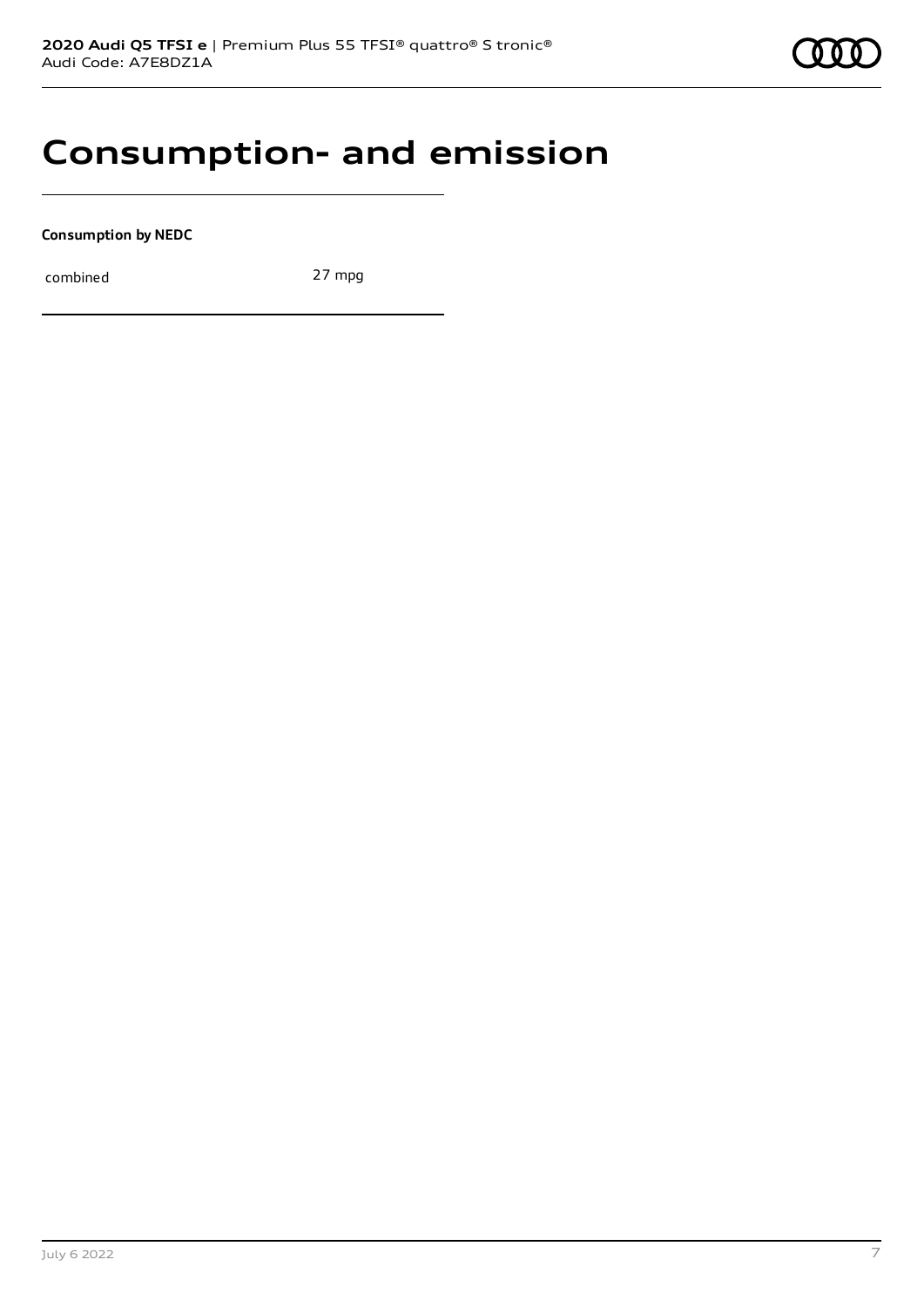## **Contact**

Dealer **Audi Palo Alto**

1730 Embarcadero Rd 94303 Palo Alto CA

Phone: 6508566300 FAX: 6508562337

www: [https://www.audipaloalto.com](https://www.audipaloalto.com/)